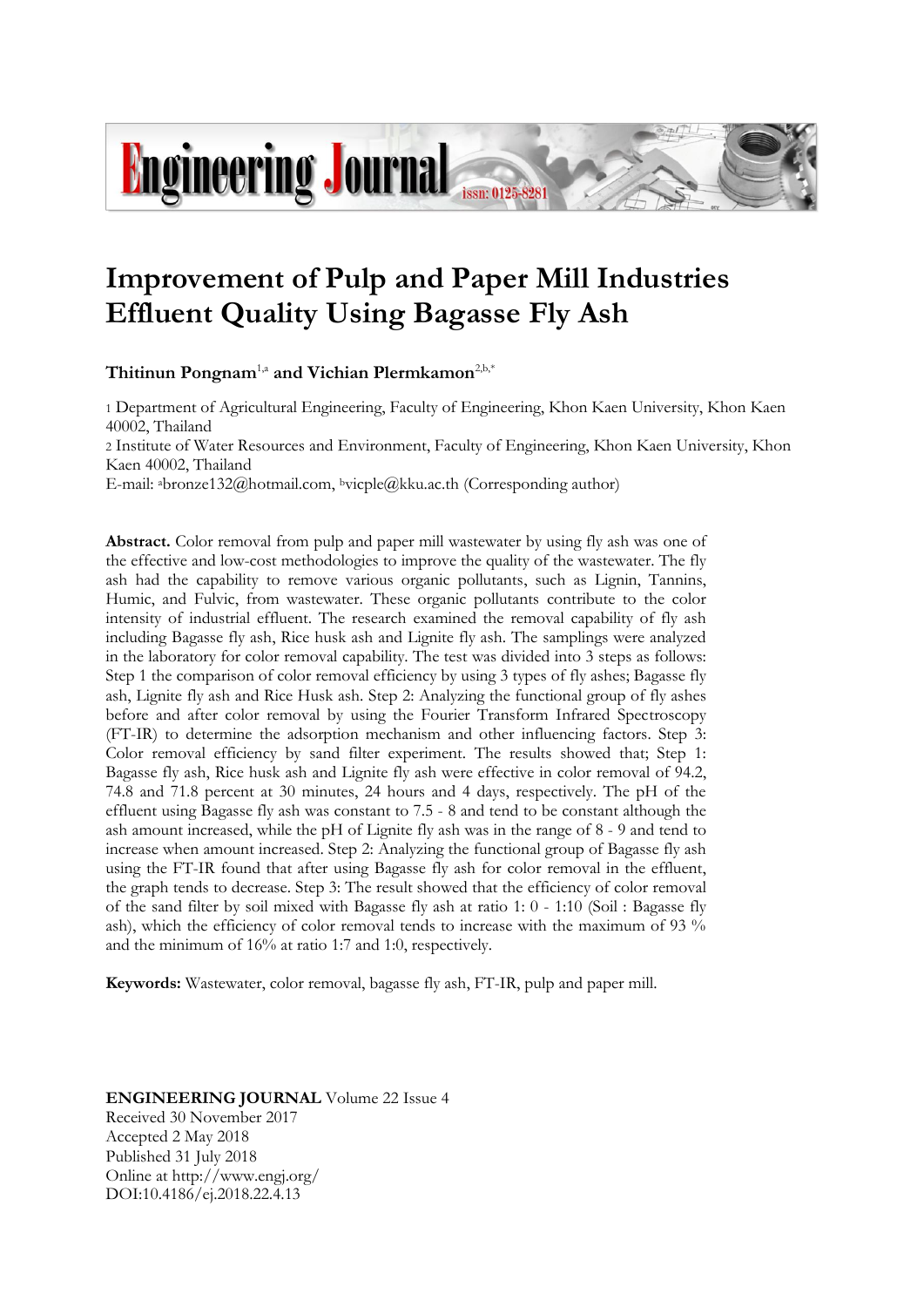#### **1. Introduction**

It is a fact that water is essential for human, agriculture, and animal. Furthermore, water contributes to the abundance of other natural resources. The water consumption has been increasing dramatically due to the rapidly changes of economic and social development together with the expansion of agriculture and industry, as well as the climate change. It has been estimated that in the next 30 years, the world population will increase to about 9.2 billion people [1]. This will inevitably increase water consumption dramatically. Water consumption can be divided into two categories, consumptive use and non-consumptive use. Consumptive use means water that cannot reused immediately such as infiltration and evaporation, including water which is attached to agricultural products or food, whereas non-consumptive use means wastewater which is treated and released into the natural water to be reused again.

Nowadays, economic and social development together with the expansion of agriculture and industry contribute to higher water consumption, comparing with the beginning of the century. In fact, the water use in agriculture is 5 times more than that of the past, while the water use in industry is 26 times more than that of the past [2]. As a result, the effluent has been increasing significantly. However, only 60-80% of the industrial wastewater is treated in accordance with the standard procedure, while the other passes through no treatment before leaving into the natural river [3]. When the waste increased, there is a need for more disposal area. This corresponds with the pollution statistics which the amount of industrial waste increase rapidly every year. Therefore, the effluent management system of the industrial sector, where pollution is created, has been being received much attention. In addition, because of the driven by domestic and international laws, the competition in global trade as well as the pressure from the society, there is a requirement to reduce emissions for sustainable communities [4].

Wastewater management for the collection, treatment and disposal of wastewater from the plants which are water-intensive industries is becoming more and more importance. Therefore, the Thai government has issued the new environmental law, called "Zero Discharge" which means no drainage from the factories. The Thai government has been enforcing the law to the factories which release effluent into the Chao Phraya River. As a consequence, this raises awareness of many industry factories in the area. The concept of "Zero Discharge" is water treatment and reuse or wastewater as a resource for specific use in the factories. For example, some industries that use large amounts of water for production, such as paper industry and tanning industry, use wastewater as a resource for cropping. This method will not only reduce the pollutants of the effluent but also help the plants grow well. In fact, the plants will grow better than the ones using irrigation because of organic and inorganic in the effluent [5]. However, when the factory has expanded its production capacity, it will use more water, resulting in more effluent. Therefore, the soil will be filled with more wastewater. As a result, there is not enough time for the soil to return to normal condition. This result in wastewater is almost impossible to infiltrate into the subsurface soil which affected the growth of plants. The explanation is that an increase in soil water content often causes a reduction in soil aeration. In addition, some of the effluent will return to the surface soil due to the soil permeability decrease or the gap between the soils is blocked by sewage sludge. The amount of sewage sludge depends on the color intensity of industrial effluent discharged each day. A preliminary study showed that there are a lot of effective methodologies to remove color from effluent. However, these methodologies are so complicate. Consider these methodologies for instance, ozone oxidation for wastewater treatment can reduce the color intensity from effluent by 66.98% but requiring factories to maintain the pH of wastewater to 12 [6]. Burning sewage sludge from paper mill effluents at the temperature of 300 ° C can reduce the color intensity by 95% [7]. Fungal treatment can reduce the color intensity from wastewater by 50-60%. Moreover, it can reduce COD by 15-45% within 2 days [8]. Coagulation treatment of wastewater using Polyaluminium Chloride can reduce the color intensity from effluent by 92% and the optimum pH value for this methodology is 5.0 [9]. The use of agricultural residues for wastewater treatment can not only reduce the color intensity from effluent by 98% but it is also a cost-effective method. These agricultural residues which can be used for wastewater treatment are activated carbon prepared from rubber seed, activated carbon derived from Palm Oil Shell, husk and bagasse fly ash [10], [11], [12], [13].

As a result, wastewater treatment by using wastewater as a resource for specific use or soil permeation should be used together with improving the effluent quality by reducing the color intensity or removing sludge, such as Lignin, Tannins, Humic, and Fulvic. Consequently, the effective method is to improve the effluent quality by color removal first then release it into the plantation field [14]. In particular, the color in the effluent is called "the true color" because it is caused by the degradation of organisms and the yield of the metamorphic process of life which is high stable and difficult to decompose and separate by filtration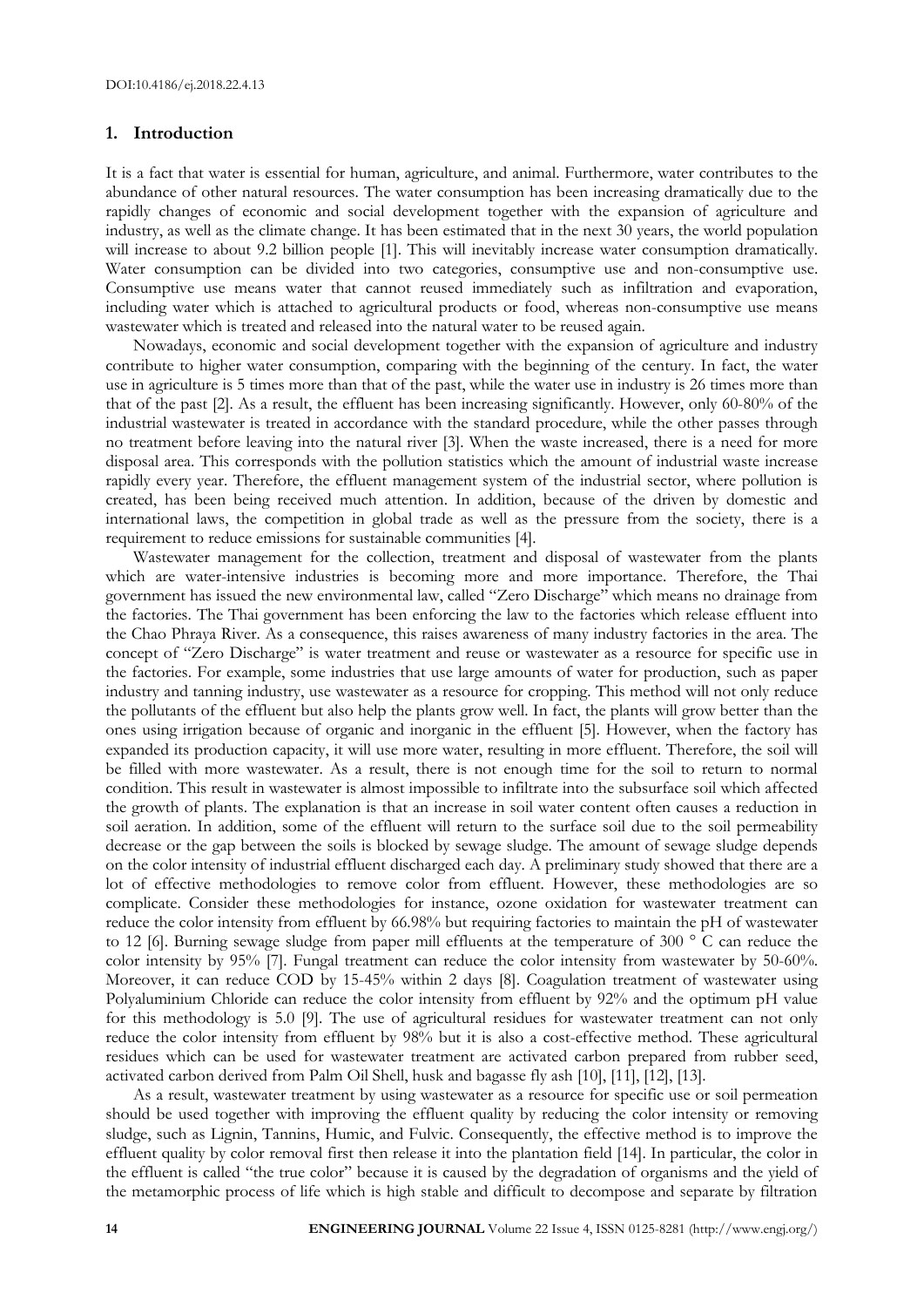[15]. In addition, traditional biological and chemical treatment processes was not effective to remove organic substance which degrades in water [16], [17]. This research uses 3 types of fly ash which are the remaining of industrial heating process such as Bagasse fly ash, Rice husk ash and Lignite fly ash. The fly ash is used in sand filter system for removal color. Then, the effluent is released into the plantation field.

#### **2. Materials and Methods**

#### **2.1. Materials**

The materials using in the experiment including:

1. **Pulp and paper mill industries effluent**: The characteristics of pulp and paper mill industries effluent as shown in Table 1.

| Parameter                        |            | Month    | Effluent |                                |
|----------------------------------|------------|----------|----------|--------------------------------|
|                                  | April 2015 | May 2015 | June2015 | standard                       |
| pH                               | 7.865      | 7.935    | 7.745    | $6.0 - 8.0^{(1)}$              |
| Temperature $(^{\circ}C)$        | 38.45      | 31.75    | 32.5     | $\leq 40^{(2)}$                |
| Conductivity $(\mu S/cm)$        | 3070       | 3865     | 3125     | Not specify $(2)$              |
| Total dissolved solids (mg/l)    | 1886       | 2235     | 1976     | $\leq 3000^{(2)}$              |
| Biochemical oxygen demand (mg/l) | 6.55       | 5        | 6.3      | $\leq 10^{(1)}$                |
| Chemical oxygen demand (mg/l)    | 150.5      | 146      | 181      | $\leq 360^{(1)}$               |
| $Colors (Pt-Co)$                 | 400        | 500      | 500      | $\leq$ 300 ADMI <sup>(3)</sup> |

Table 1. Effluent quality indexes of pulp and paper mill industries.

(1) Water quality standard using in the Environmental Impact Assessments report (2 modifier edition) of Phoenix Pulp and Paper Public Company Limited (PPPC) at No. TS. 1009.3/11066 at 8 October 2014 [18].

(2) Water quality standard under the Ministry of Industry, the Notification on the Standard on Discharging of Wastewaters., B.E. 2539. [18]

(3) Water quality standard under the Ministry of Industry, the Notification on the Standard on Discharging of Wastewaters., B.E. 2560, effective from 7 June 2017.

**Quality improvement materials**: Using 3 types of ash; Lignite fly ash (Fig. 1(a)), Rice Husk ash (Fig. 1(b)) and Bagasse fly ash (Fig. 1(c)) which the physical properties as shown in Table 2.



Fig. 1. Scanning electron microscopies (SEM) of (a) Particle size of Lignite fly ash was 28.5  $\mu$ m [19], (b) Particle size of Rice Husk ash was  $4 - 75 \mu m$  [20] and, (c) Particle size of Bagasse fly ash was  $23(\text{d}50) \mu m$ [21].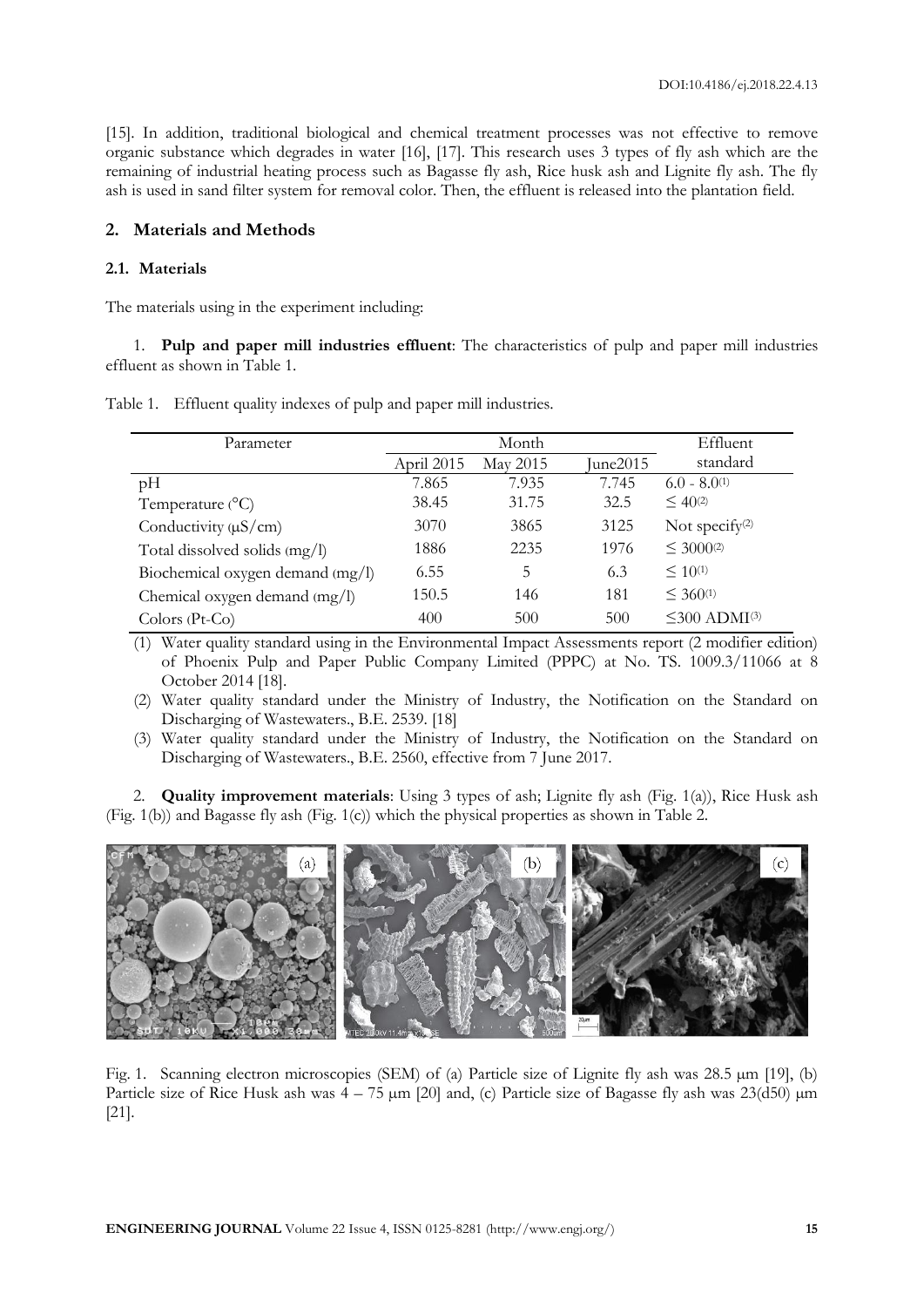Table 2. Physical properties of bagasse fly ash and rice husk ash.

| <b>Physical Properties</b>                           | Specific surface area $\left(\frac{cm^2}{g}\right)$<br>Blaine air permeability test) | Specific gravity |
|------------------------------------------------------|--------------------------------------------------------------------------------------|------------------|
| Bagasse fly ash                                      | 2871.75                                                                              | 2.11             |
| Rice Husk ash                                        | 1134.9                                                                               | 2.1              |
| Lignite fly ash from Mea Moh, Lampang, Thailand [19] | 2370                                                                                 | 2.02             |

From Table 2 it indicated that the specific gravity of 3 types ash were similar but Bagasse fly ash presents a higher specific surface area compared with Lignite fly ash and Rice Husk ash, attributed to its high porous and fineness structure.

3. **Sand filter**: The efficiency of color removal by sand filter was determined by using acrylic column which diameter was 0.15 meter, high 0.1 meter as shown in Fig. 2, which each column from bottom to top contained rock, gravel, coarse sand and soil samples in the experiment field which mixed fly ash at the ratio  $1:0 - 1:10$  (Soil: Fly ash).



Fig. 2. Sand filter in acrylic column.

#### **2.2. Methods**

The experiment was divided into 3 steps as follows: Step 1 the comparison of color removal efficiency by using 3 types of ash; Bagasse fly ash, Lignite fly ash and Rice Husk ash. The comparison was calculated by using UV - Visible Spectrophotometer to select material which had the highest efficiency for color removal in the effluent and without the pH changes. Step 2: Analyze the functional group of fly ash before and after color removal by using the FT-IR to determine the color-removal behavior of the fly ash. Step 3: Color removal efficiency by sand filter experiment. The test steps were as follows:

**Step 1. The appropriate amount of fly ash**: The appropriate amount of fly ash for color removal was determined by using 150 ml of effluent per to 1-10 grams of ash, with a total of 60 minutes of adsorption.

**Step 1.1 The equilibrium time**: The equilibrium time of color removal was determined by using 150 ml of effluent and applying to the appropriate amount of ash according to the step 1 for 0.5,1,2,3, 4 and 5 hours.

**Step 1.2 pH test**: pH is considered as an importance variable for using effluent for plantation. Therefore, the pH of effluent from mixed fly ash must be investigated before applying to plantation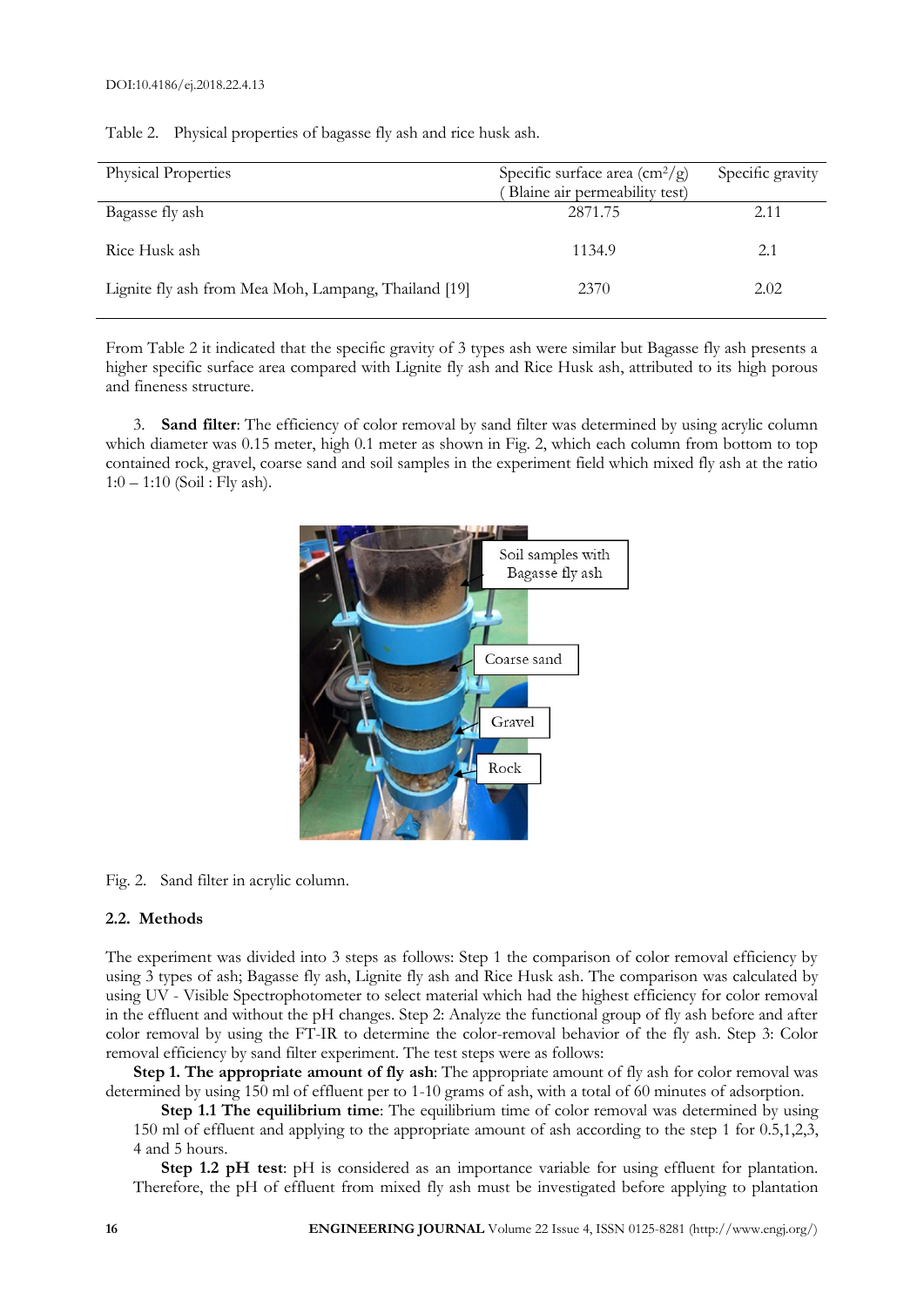field. This experiment measures the pH of the effluent when mixing with fly ash in a ratio of 0 to 10 grams, using the equilibrium time from step 1.1.

**Step 2. The analysis of functional groups of fly ash before and after color removal**: Analysis of fly ash behavior before and after of color removal by the Infrared absorption using the FT-IR. The analysis of dried 3 samples were; fly ash, fly ash absorbing effluent for the period of 24 hours and sludge of effluent.

**Step 3. Color removal efficiency by filter experiment**: The experiment performed by fulfill water into the column layers and allowing the effluent pass through the mixed layers until exhausted in order to determine the efficiency of color removal in effluent.

#### **3. Results and Discussion**

**Step 1. The appropriate amount of fly ash**: The results of this study showed that the color removal efficiency of the various 3 types of ash with increasing amount of ash, tend to increase until 7 grams' amount of ash then it got into equilibrium state, as shown in Fig. 3 which the efficiency of color removal for three types of fly ash, Lignite fly ash, Rice husk ash and Bagasse fly ash were 46.3, 17.4 and 85.8 percent, respectively.



Fig. 3. The relationship between percent of color removal and dosage of three types of ash.

**Step 1.1 The equilibrium time:** The results of this study showed that the color removal efficiency of Lignite fly ash and Bagasse fly ash varied with time, the efficiency of color removal for Bagasse fly ash was 94.2 percent at 30 minutes, then after 30 minutes it got into equilibrium state. The efficiency of color removal for Lignite fly ash was 78.9 percent at 1 day, then after 1 day it got into equilibrium state. The adsorption time had increased, in the beginning, adsorption increased rapidly due to free surface of the adsorbent high capacity then after a longer period of time the adsorption will get into the equilibrium state or absorb more slightly [22], as shown in Fig. 4.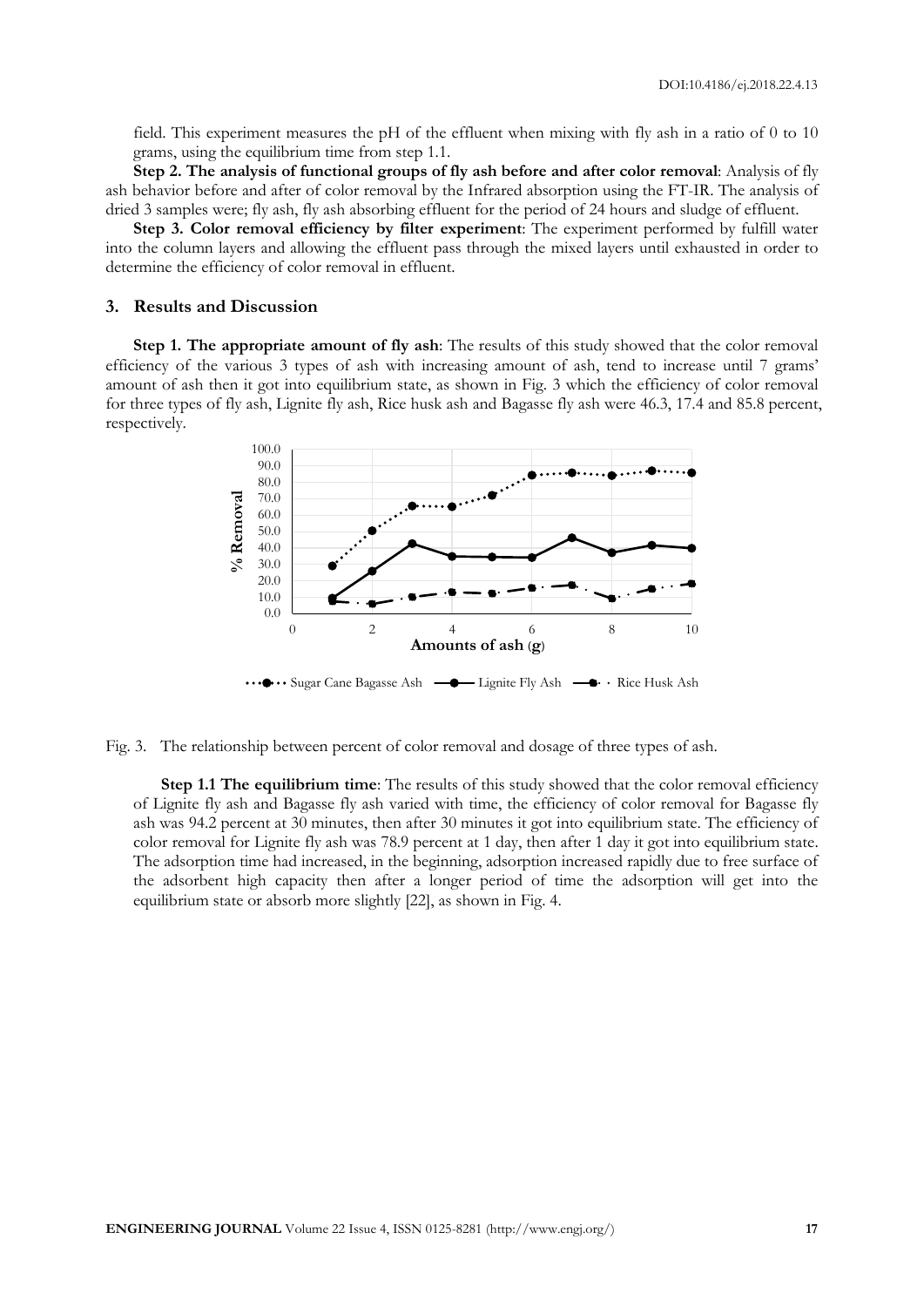

Fig. 4. The relationship between percent of color removal and the adsorption time of three types of ash.

From Fig. 4, the relationship between percent of color removal and the adsorption time of Rice husk ash showed that the color removal efficiency tended to unstable, some samples were higher concentration of color in the effluent such as 2 hr., 3 hr., 4 hr. and 5 hr., with the highest color removal efficiency at 71.8 percent at 4 days. Therefore, using only Lignite fly ash and Bagasse fly ash were further tested in the next steps.

**Step 1.2 pH Test**: The pH test for Bagasse fly ash and Lignite fly ash were tested with 1 to 10 grams of ash at 30 minutes of adsorption time (results of previous step). The results showed that the pH of both effluent before mixing the ash was 7.54, when the bagasse fly ash was mixed from 1-10 grams into the effluent, the pH of the effluent was increasing and constant in the pH range of 8. In comparison, tested by mixing the effluent with Lignite fly ash at 1-10 grams, the pH of the effluent tended to increase. When using more than 3 grams of Lignite fly ash to make the pH higher than 9 which exceeded the standard of effluent quality to be defined, as shown in Figs. 5 and 6. Therefore, after the improvement of water quality with Lignite fly ash, the pH should be adjusted down to the standard [23].



Fig. 5. The relationship between pH and amount of bagasse fly ash.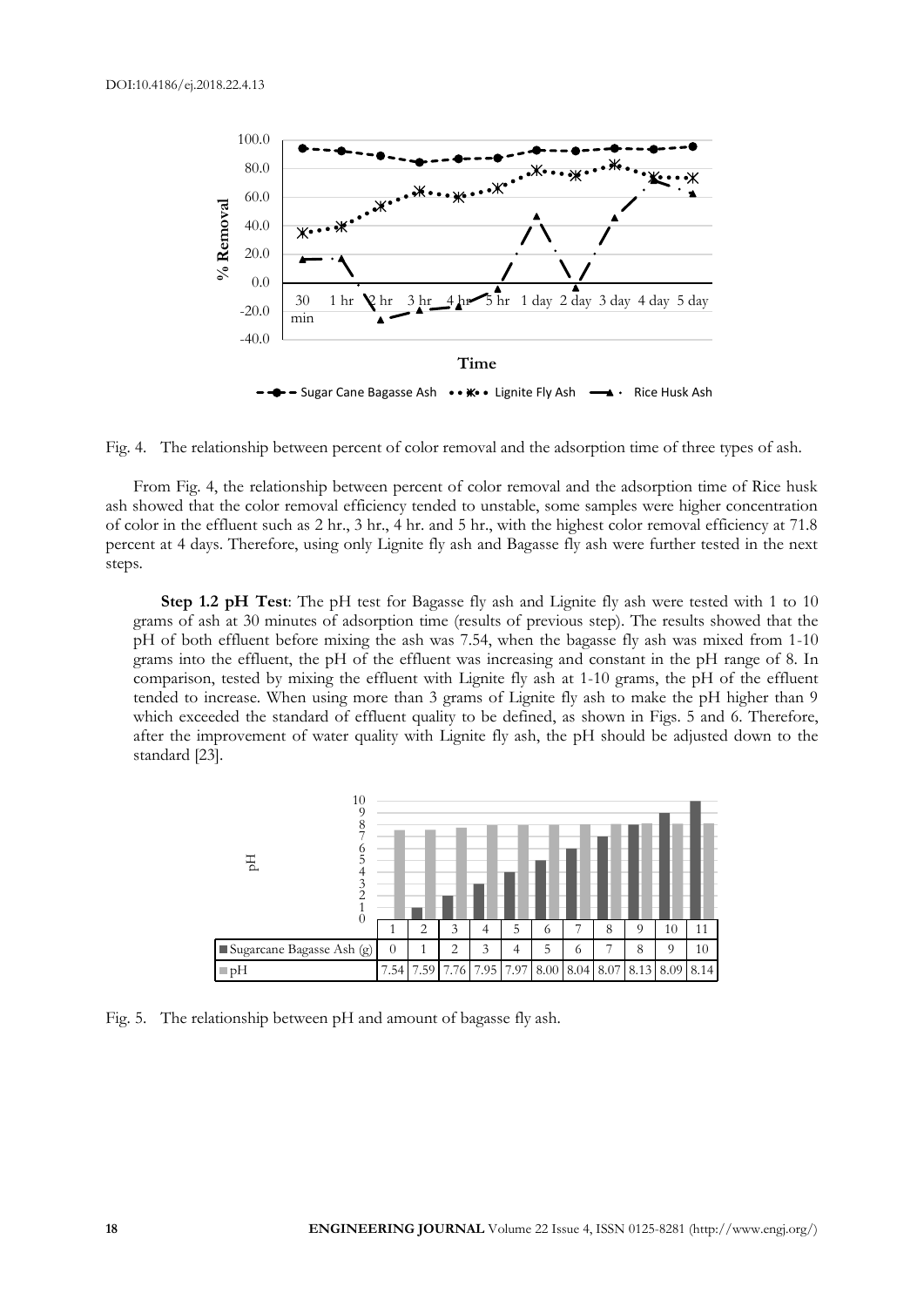| 10<br>Q<br>瓦        |          |                |      |      |      |      |      |      |          |          |      |
|---------------------|----------|----------------|------|------|------|------|------|------|----------|----------|------|
| $\theta$            |          | $\overline{2}$ | 3    | Δ    | 5    | 6    |      | 8    | $\Omega$ | 10       | 11   |
| Lignite fly ash (g) | $\theta$ |                | 2    | 3    | 4    | 5    | 6    |      | 8        | $\Omega$ | 10   |
| $\neg pH$           | 7.54     | 7.83           | 8.41 | 8.86 | 9.04 | 9.10 | 9.26 | 9.30 | 9.46     | 9.57     | 9.70 |

Fig. 6. The relationship between pH and amount of Lignite fly ash.

From Figs. 5 and 6 Bagasse fly ash was the best materials for improving effluent, the color removal efficiency can be as high as 94.2% compare to Biological Treatment which can only reduce the color intensity by 30% [6]. Apart from this, the ratio of the Bagasse fly ash when mixing with effluent resulting in pH changes was in the range of 7-8. Therefore, using only Bagasse fly ash was further tested in the next steps.

**Step 2. The analysis of functional groups of fly ash before and after color removal**: The FT-IR was used for analysis of functional groups of Bagasse fly ash absorbent before and after color removal. The result was shown in Figs. 7 and 8.



Fig. 7. Graph of functional analysis of Bagasse fly ash by FT-IR technique.

From Fig. 7, the functional groups of Bagasse fly ash were silicon dioxide bonds (Si-O-Si) at 1061cm<sup>-1</sup>, 668 cm-1 and 459 cm-1 , respectively, and the silanol bond (Si-OH) at 795 cm-1 . From the study of P. Woratanakul (2010) [24], the result showed that Bagasse fly ash has a high of silica content more than 90% which suitable for use as a source of silica in the synthesis of silica composition materials such as Zeolite. S. Chuntawitchaprapha (2011) [25] using the Zeolite synthesis from Bagasse fly ash which tested for heavy metal removal from electroplant wastewater the result shown that the heavy metal removal efficiencies of zinc, copper, chromium, cadmium and nickel were 85.25, 82.63, 79.71, 74.21 and 71.51 %, respectively at pH 5 by using time of 120 minutes for 1 grams of Zeolite.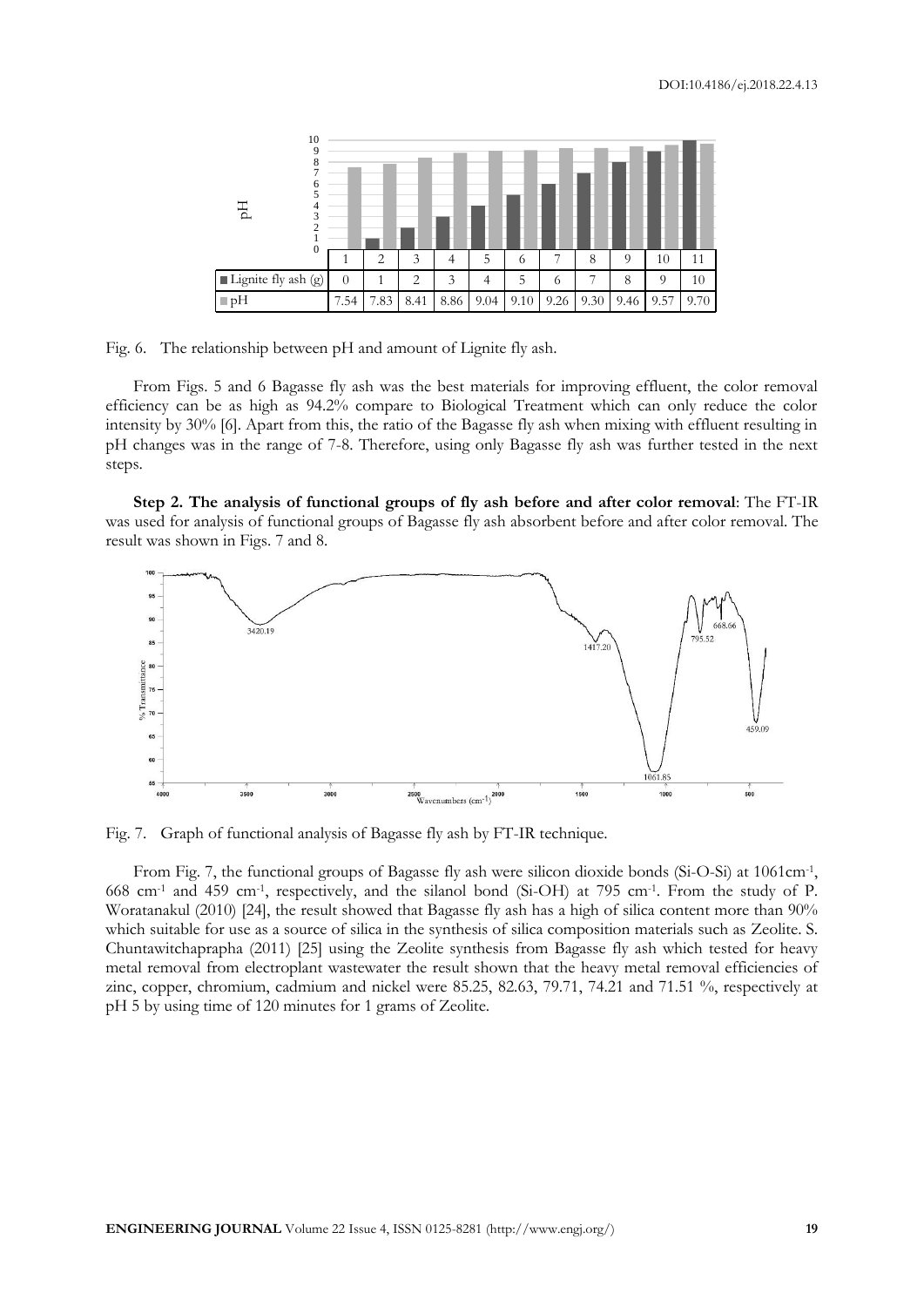

Fig. 8. The comparison of the functions of Bagasse fly ash, sludge from effluent (Lignin) and Bagasse fly ash after effluent adsorption using FT-IR.

From Fig. 8, the sludge from effluent reduces light intensity at typical wave lengths such as 1000-1500  $cm<sup>-1</sup>$ , 2750 - 3000 cm<sup>-1</sup> and 3250 - 3750 cm<sup>-1</sup>. When adsorbed with Bagasse fly ash, the peaks range of the effluent tends to decrease, such as in the range 1500 - 1750 cm<sup>-1</sup>. From the study of S. Loiha (2013) [26], the structure of Zeolite has any porous and large cavity which enough to the cation exchange and to permit the adsorption and desorption of organic molecules varying size up to 1 nanometer. The study results of W. Wirojanagud et al. (2008) [27] and N. Tantemsapya et al. (2004) [14] also showed that the Bagasse fly ash used in the synthesis of zeolite which has cation on the surface will attract the anion of lignin in effluent.

**Step 3. Color removal efficiency by filter**: The efficiency of color removal by sand filter when mixing Bagasse fly ash with the soil from the experiment field. The result showed that, the efficiency of color removal tended to increase with the maximum of 93 % and the minimum of 16% at ratio 1:7 and 1:0, respectively, as shown in Fig. 9.



Fig. 9. The efficiency of color removal using the sand filter column.

From the study of I.A.W. Tan et al. (2007) [11] and R. Han et al. (2008) [12], it showed that the contact time increased as the adsorbent area increases, and consequently cause higher efficiency of color removal.

#### **4. Conclusions**

The pulp and paper mill effluent with high concentration of color (including colors from Lignin, Tannins, Humic, and Fulvic) caused the result of wastewater treatment process was still brown water color. In this study, the researchers used solid waste materials from the factories such as Bagasse fly ash, Lignite fly ash and Rice husk ash to determine the color removal efficiency of pulp and paper mill effluent. The results showed that Bagasse fly ash was the most effective to color removal in effluent with 94.2% removal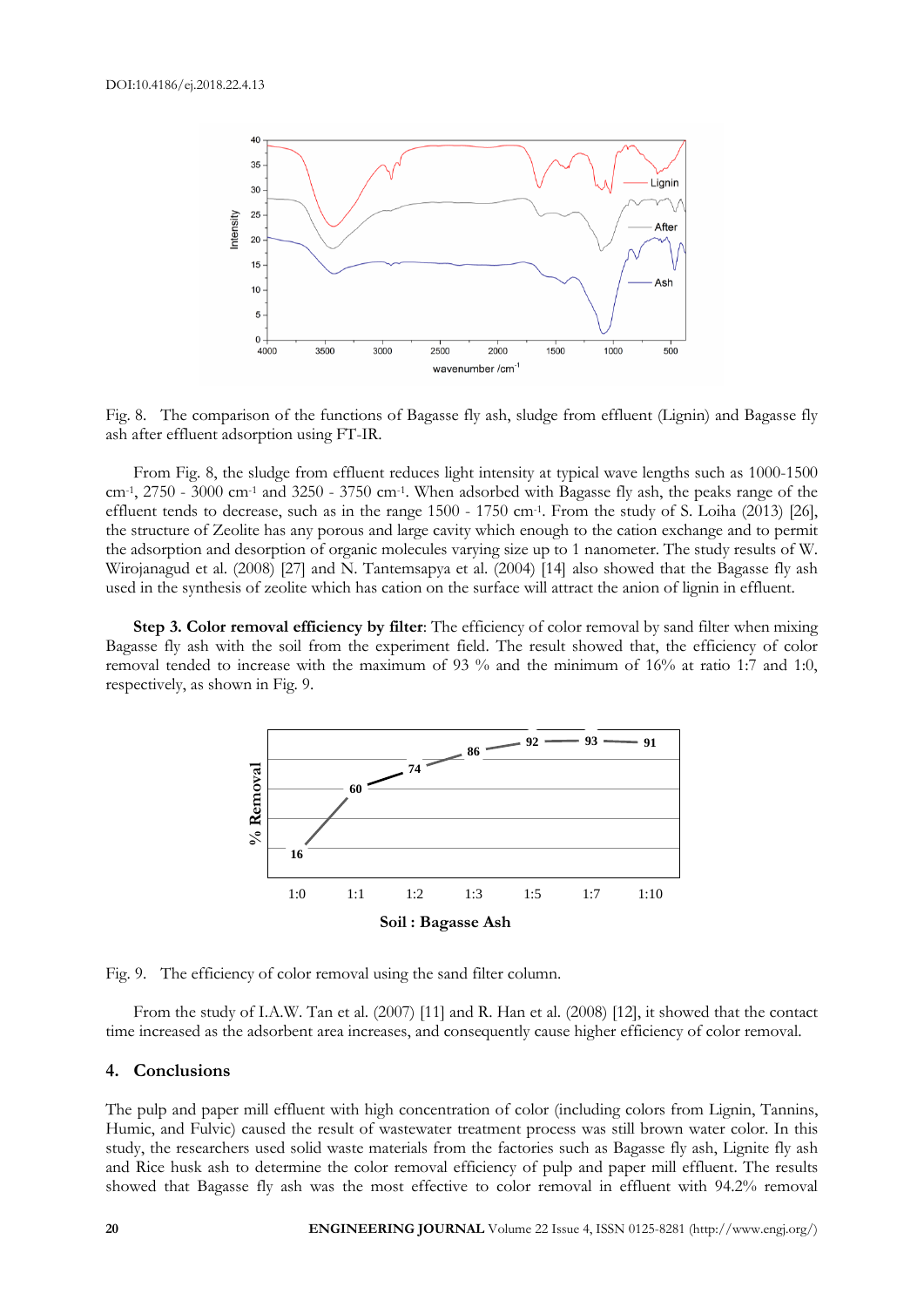efficiency which pH also constant to 7.5 - 8, although the ash content increased as much as 10 times. The analysis of functional groups using FT-IR found that the peaks range of the effluent which absorbed by Bagasse fly ash tended to decrease, wherewith Bagasse fly ash has cation on the surface that result in attraction the anion of lignin in the effluent. When mixing Bagasse fly ash with the soil samples from the experiment field and tested color removal efficiency by sand filter, it showed that the maximum color removal efficiency was 93% at the ratio 1:7 (Soil : Bagasse fly ash). As a consequence, not only the Bagasse fly ash was the best material for improving effluent, the color removal efficiency more than 90 % but also the pH of the effluent after using Bagasse fly ash was constant, which in the standard of effluent quality to be defined. Therefore the Bagasse fly ash can adapted to treat the effluent by mixing with soil for plantation in the treatment field of pulp and paper mill industry.

#### **Acknowledgements**

The authors wish to thank SCG Phoenix Pulp and Paper Public Company Limited and Agricultural Machinery and Postharvest Technology Research Center KKU for funding support. Acknowledgements also for valuable data from the Institute of Water Resources and Environment, Thailand. Thanks to Department of Agricultural Engineering, Khon Kaen University for facilitating the study. Finally, special thanks of gratitude to Assistance Professor Dr. Vichian Premkamol for supports encouragement, and all the help.

### **References**

- [1] A. Techasawat, "The individual's responsibility for sustainable consumption," *University of the Thai Chamber of Commerce Journal*, vol. 31, no. 3, pp. 150-161, 2011.
- [2] S. Tulyasathien, K. Wongsawan, and S. Wongsawan, *Pollution Environment (Thai Social Problems)*. Bangkok: Ruamsarn Publishing, 2001.
- [3] M. Ta-aun and C. B. Iwai, "Water quality assessment for resources and environmental conservation," Faculty of Agriculture, Khon Kaen University, 2007.
- [4] P. Khunprasert, "Green industry to eco industrial town," *Environmental Journal*, vol. 16, no. 3, pp. 1-7, Jun.-Sep. 2007.
- [5] A. Kumar, V. Singhal, B. D. Joshi, and J. P. N. Rai, "Lysimeteric approach for ground water pollution control from pulp and paper mill effluent using different soil textures," *Indian Journal of Scientific & Industrial Research*, vol. 63, pp. 429-438, 2004.
- [6] W. Apiwatanapiwat, T. Kreetachat, and P. Vaithanomsat, "Decolorization of effluent from pulp and paper mill by ozone oxidation," in *Proceedings of 45th Kasetsart University Annual Conference: Architecture and Engineering and Natural Resources and Environment*, Bangkok, 2007, pp. 825-834.
- [7] B. Chakradhar and S. Shrivastava, "Colour removal of pulp and paper effluents, *Journal of Chemical Technology*, vol. 11, pp. 617-621, 2004.
- [8] T. Vichitsoonthonkul, A. Nopharatana, and V. Loha, "Development of a fixed fungal film of phanerochaete chrysosporium for treating pulp & paper effluent," The Thailand Research Fund (TRF), 2009.
- [9] P. K. Chaudhari, B. Majumdar, R. Choudhary, D. K. Yadav, and S. Chand, "Treatment of paper and pulp mill effluent by coagulation," *Environmental Technology*, vol. 31, no. 4, pp. 357-363, 2010.
- [10] B. H. Hameed and F. B. M. Daud, "Adsorption studies of basic dye on activated carbon derived from agricultural waste: Hevea brasiliensis seed coat," *Chemical Engineering Journal*, vol. 139, vol. 48–55, 2008.
- [11] I. A. W. Tan, A. L. Ahmad, and B. H. Hameed, "Adsorption of basic dye using activated carbon prepared from oil palm shell: Batch and fixed bed studies, *Desalination*, vol. 225, pp. 13-28, 2007.
- [12] R. Han, D. Ding, Y. Xu, W. Zou, Y. Wang, Y. Li, and L. Zou, "Use of rice husk for the adsorption of Congo red from aqueous solution in column mode, *Bioresource Technology*, vol. 99, no. 8, pp. 2938–2946, 2008.
- [13] M. Rachakornkij, S. Ruangchuaya, and S. Teachakulwiroj, "Removal of dyes using bagass fly ash," *Songklanakarin J. Sci. Technol.*, vol. 26, no. 1, pp. 13-24, 2004.
- [14] N. Tantemsapya, W. Wirojanagud, and S. Sakolchai, "Removal of color, COD and lignin of pulp and paper wastewater using wood ash," *Songklanakarin J. Sci. Technol.*, vol. 26, no. 1, 2004.